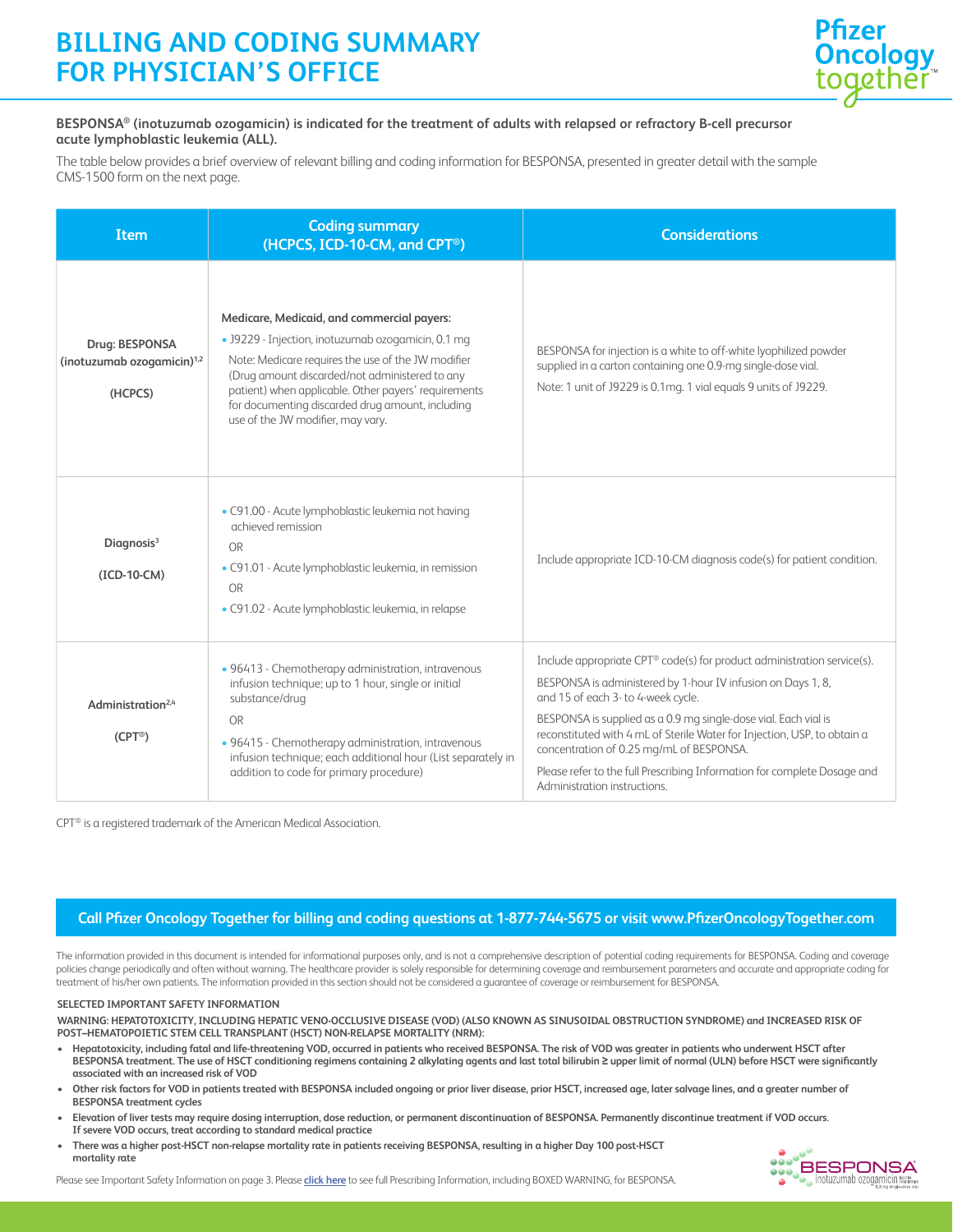|                                                                                                                    | APPROVED BY NATIONAL UNIFORM CLAIM COMMITTEE (NUCC) 02/12                                 |                |                                                                                                                          |                                                       |                                            |                                                                                                     |                                        |
|--------------------------------------------------------------------------------------------------------------------|-------------------------------------------------------------------------------------------|----------------|--------------------------------------------------------------------------------------------------------------------------|-------------------------------------------------------|--------------------------------------------|-----------------------------------------------------------------------------------------------------|----------------------------------------|
| ๅPICA<br>1. MEDICARE                                                                                               | <b>MEDICAID</b><br><b>TRICARE</b>                                                         | <b>CHAMPVA</b> | <b>GROUP</b>                                                                                                             |                                                       | OTHER 1a. INSURED'S I.D. NUMBER            |                                                                                                     | <b>PICA</b><br>(For Program in Item 1) |
| (Medicare#)                                                                                                        | $(1D\#/DoD\#)$<br>(Medicaid#)                                                             | (Member ID#)   | <b>HEALTH PLAN,</b><br>(ID#)                                                                                             | FECA<br>BLK LUNG <sub>r</sub><br>(ID#)<br>(ID#)       |                                            |                                                                                                     |                                        |
|                                                                                                                    | 2. PATIENT'S NAME (Last Name, First Name, Middle Initial)                                 |                | 3. PATIENT'S BIRTH DATE                                                                                                  | <b>SEX</b>                                            |                                            | 4. INSURED'S NAME (Last Name, First Name, Middle Initial)                                           |                                        |
| 5. PATIENT'S ADDRESS (No., Street)                                                                                 |                                                                                           |                | 6. PATIENT RELATIONSHIP TO INSURED                                                                                       |                                                       |                                            | 7. INSURED'S ADDRESS (No., Street)                                                                  |                                        |
|                                                                                                                    |                                                                                           |                | Self<br>Spouse                                                                                                           | Other<br>Child                                        |                                            |                                                                                                     |                                        |
| <b>CITY</b>                                                                                                        |                                                                                           | <b>STATE</b>   | 8. RESERVED FOR NUCC USE                                                                                                 |                                                       | <b>CITY</b>                                |                                                                                                     | <b>STATE</b>                           |
| <b>ZIP CODE</b>                                                                                                    | <b>TELEPHONE (Include Area Code)</b>                                                      |                |                                                                                                                          |                                                       | <b>ZIP CODE</b>                            |                                                                                                     | <b>TELEPHONE (Include Area Code)</b>   |
|                                                                                                                    |                                                                                           |                |                                                                                                                          |                                                       |                                            |                                                                                                     |                                        |
|                                                                                                                    | 9. OTHER INSURED'S NAME (Last Name, First Name, Middle Initial)                           |                | 10, IS PATIENT'S CONDITION RELATED TO                                                                                    |                                                       |                                            | 11. INSURED'S POLICY GROUP OR FECA NUMBER                                                           |                                        |
|                                                                                                                    |                                                                                           |                |                                                                                                                          |                                                       |                                            |                                                                                                     |                                        |
|                                                                                                                    | a, OTHER INSURED'S POLICY OR GROUP NUMBER                                                 |                | a. EMPLOYMENT? (Current or Previous)                                                                                     |                                                       | a. INSURED'S DATE OF BIRTH<br>MM   DD   YY | M.                                                                                                  | <b>SEX</b>                             |
| b. RESERVED FOR NUCC USE                                                                                           |                                                                                           |                | <b>YES</b>                                                                                                               | NO <sub>1</sub>                                       |                                            | ID (Designated by NUCC)                                                                             |                                        |
|                                                                                                                    |                                                                                           |                | <b>Diagnosis Code (Box 21)</b> <sup>3</sup>                                                                              |                                                       |                                            |                                                                                                     |                                        |
| c, RESERVED FOR NUCC USE                                                                                           |                                                                                           |                | Enter the appropriate ICD-10-CM code, e.g.:                                                                              |                                                       |                                            | LAN NAME OR PROGRAM NAME                                                                            |                                        |
|                                                                                                                    | d. INSURANCE PLAN NAME OR PROGRAM NAME                                                    |                | · C91.00 - Acute lymphoblastic leukemia not having                                                                       |                                                       |                                            | OTHER HEALTH BENEFIT PLAN?                                                                          |                                        |
|                                                                                                                    |                                                                                           |                | achieved remission                                                                                                       |                                                       |                                            | NΟ                                                                                                  | If yes, complete items 9, 9a, and 9d.  |
|                                                                                                                    | <b>READ BACK OF FORM BEFORE CO</b><br>12. PATIENT'S OR AUTHORIZED PERSON'S SIGNATURE I au | <b>OR</b>      | · C91.01 - Acute lymphoblastic leukemia, in remission                                                                    |                                                       |                                            | R AUTHORIZED PERSON'S SIGNATURE I authorize                                                         |                                        |
| below.                                                                                                             | to process this claim. I also request payment of government ber                           | <b>OR</b>      |                                                                                                                          |                                                       |                                            | dical benefits to the undersigned physician or supplier for!<br>ribed below.                        |                                        |
| <b>SIGNED</b>                                                                                                      |                                                                                           |                | • C91.02 - Acute lymphoblastic leukemia, in relapse                                                                      |                                                       |                                            |                                                                                                     |                                        |
|                                                                                                                    | 14. DATE OF CURRENT ILLNESS, INJURY, or PREGNANCY (LMP)                                   |                | <b>OTHER DATE</b><br><b>MM</b>                                                                                           |                                                       |                                            | 16. DATES PATIENT UNABLE TO WORK IN CURRENT OCCUPATION<br>MM + DD + HTM MM + DD + HTM MM + DD + HTM |                                        |
|                                                                                                                    | QUAL                                                                                      |                | JAL.                                                                                                                     | DD<br>YY                                              | <b>FROM</b>                                | <b>TO</b>                                                                                           |                                        |
|                                                                                                                    | 17, NAME OF REFERRING PROVIDER OR OTHER SOURCE                                            |                |                                                                                                                          |                                                       |                                            | 18. HOSPITALIZATION DATES RELATED TO CURRENT SERVICES                                               |                                        |
|                                                                                                                    | 19. ADDITIONAL CLAIM INFORMATION (Designated by NUCC)                                     |                | b. NPI                                                                                                                   |                                                       | <b>Diagnosis Pointer (Box 24E)</b>         |                                                                                                     |                                        |
|                                                                                                                    |                                                                                           |                |                                                                                                                          |                                                       |                                            | Enter the diagnosis letter (A-L) from Box 21 that corresponds                                       |                                        |
|                                                                                                                    | 21. DIAGNOSIS OR NATURE OF ILLNESS OR INJURY Relate A-L to se                             |                | vice line below (24E)<br>ICD Ind.                                                                                        |                                                       |                                            | to the appropriate CPT®/HCPCS code listed in Box 24D.                                               |                                        |
| F.                                                                                                                 | В.                                                                                        |                |                                                                                                                          | D.                                                    |                                            | 23. PRIOR AUTHORIZATION NUMBER                                                                      |                                        |
| L.                                                                                                                 | J.                                                                                        |                |                                                                                                                          | н.                                                    |                                            |                                                                                                     |                                        |
| 24. A.<br>DATE(S) OF<br>From                                                                                       | В.<br>C.<br>To<br><b>PLACE OF</b>                                                         |                | D. PROCEDURES, SERVICES, OR SUPPLIES<br><b>NExplain Unusual Circumstances)</b>                                           | $\mathbf{\Psi}_{\mathsf{E}_\ast}$<br><b>DIAGNOSIS</b> | F.                                         | G.<br>DAYS<br>ID.                                                                                   | <b>RENDERING</b>                       |
| MM                                                                                                                 | EMG<br><b>DD</b><br>YY<br><b>SERVICE</b>                                                  | /HCPCS<br>CP.  | <b>MODIFIER</b>                                                                                                          | <b>POINTER</b>                                        | \$ CHARGES                                 | Family<br>Plan<br>QUAL<br><b>UNITS</b>                                                              | PROVIDER ID. #                         |
| Place of Service (Box 24B) <sup>4</sup>                                                                            |                                                                                           |                |                                                                                                                          |                                                       |                                            | <b>Service Units (Box 24G)</b>                                                                      |                                        |
| Enter the appropriate code for place of service, e.g.:                                                             |                                                                                           |                |                                                                                                                          |                                                       |                                            | Note: 1 unit of J9229 is 0.1mg. 1 vial equals 9 units of J9229.                                     |                                        |
| • Physician Office - 11                                                                                            |                                                                                           |                |                                                                                                                          |                                                       |                                            |                                                                                                     |                                        |
|                                                                                                                    |                                                                                           |                |                                                                                                                          |                                                       |                                            | <b>NPI</b>                                                                                          | ------------                           |
|                                                                                                                    |                                                                                           |                |                                                                                                                          |                                                       |                                            |                                                                                                     |                                        |
|                                                                                                                    |                                                                                           |                | Procedure Code (Box 24D) <sup>4</sup>                                                                                    |                                                       |                                            | <b>NPI</b>                                                                                          |                                        |
| Product Code (Box 24D) <sup>1</sup>                                                                                |                                                                                           |                | Enter the appropriate CPT <sup>®</sup> code for product administration                                                   |                                                       |                                            | <b>NPI</b>                                                                                          |                                        |
| 19229 - Injection, inotuzumab ozogamicin, 0.1 mg                                                                   |                                                                                           |                |                                                                                                                          |                                                       |                                            |                                                                                                     |                                        |
| Note: Medicare requires the use of the JW modifier (Drug)                                                          |                                                                                           |                | service(s), e.g.:                                                                                                        |                                                       |                                            |                                                                                                     |                                        |
| amount discarded/not administered to any patient) when                                                             |                                                                                           |                | · 96413 - Chemotherapy administration, intravenous infusion<br>technique; up to 1 hour, single or initial substance/drug |                                                       |                                            | <b>NPI</b>                                                                                          |                                        |
| applicable. Other payers' requirements for documenting<br>discarded drug amount, including use of the JW modifier, |                                                                                           | <b>OR</b>      |                                                                                                                          |                                                       |                                            | 29. AMOUNT PAID<br><b>S</b>                                                                         | 30. Rsvd for NUCC Use                  |
|                                                                                                                    |                                                                                           |                | · 96415 - Chemotherapy administration, intravenous infusion                                                              |                                                       |                                            | $O$ & PH #                                                                                          |                                        |
|                                                                                                                    | (I certify that the statements on the reverse                                             |                | technique; each additional hour (list separately in addition<br>to primary procedure)                                    |                                                       |                                            |                                                                                                     |                                        |
|                                                                                                                    | apply to this bill and are made a part thereof.)                                          |                |                                                                                                                          |                                                       |                                            |                                                                                                     |                                        |
| <b>SIGNED</b>                                                                                                      | a.<br><b>DATE</b>                                                                         |                | lb.                                                                                                                      |                                                       | a.                                         | b.                                                                                                  |                                        |

Consult the applicable payer policy for further guidance.

CPT® is a registered trademark of the American Medical Association.

This sample form is intended as a reference for the coding and billing of BESPONSA. This form is not intended to be directive and the use of the recommended codes does not guarantee reimbursement. Healthcare providers may deem other codes or policies more appropriate and should select the coding options that most accurately reflect their internal guidelines, payer requirements, practice patterns, and the services rendered.